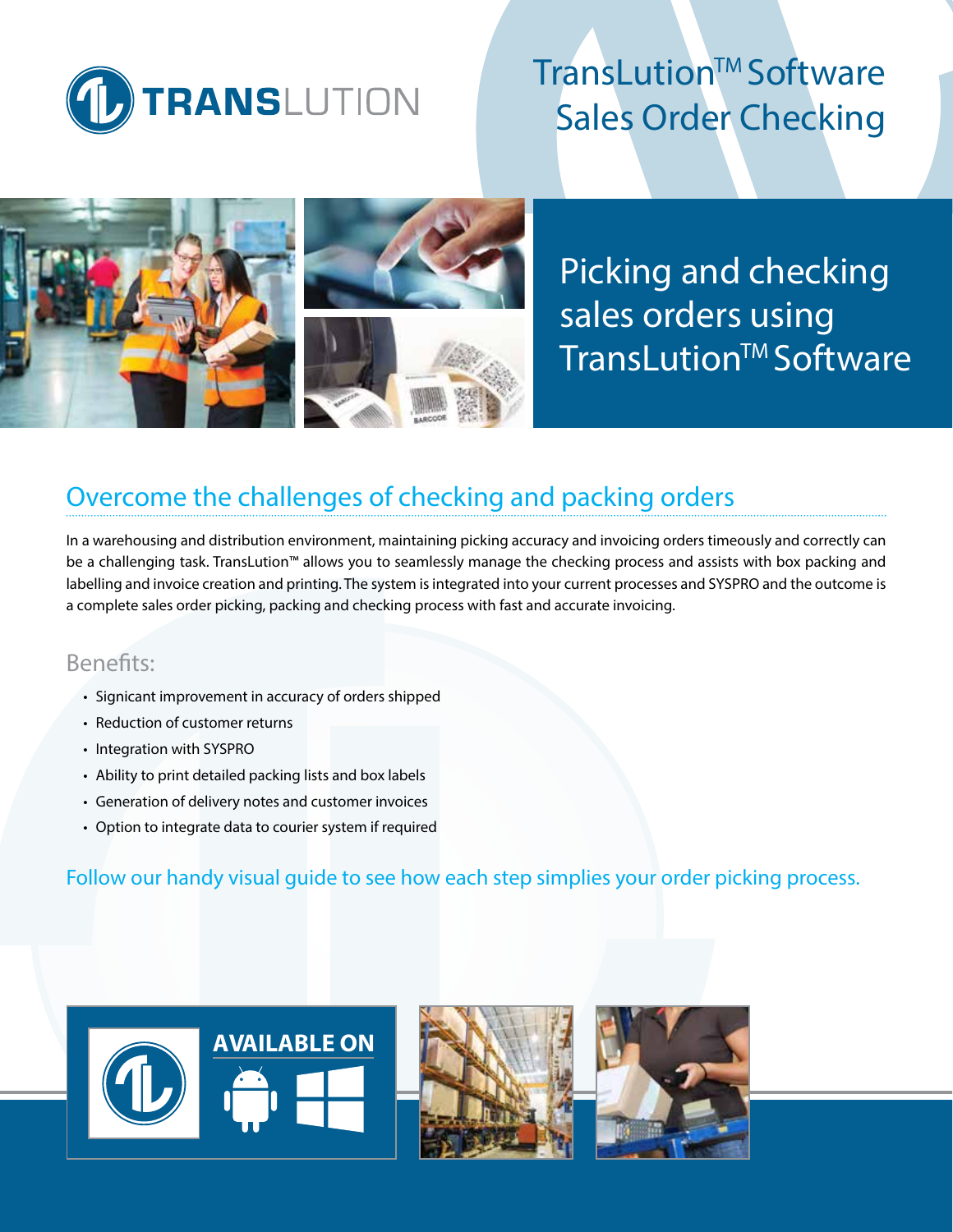

|               | Sales Order Number: 000794                           |          |              |
|---------------|------------------------------------------------------|----------|--------------|
|               |                                                      |          |              |
| Stock Code    | Description                                          | Location | Qty to Pick. |
| A100          | 15 Speed Mountain Bike Boys                          | BOOT     | 100          |
| SER200        |                                                      | 8003     | <b>1DO</b>   |
| <b>SER310</b> | Bicycle Child Seat.<br>Bicycle Helmet Medium - Green | 8012     | 50           |

# Print Picking Slips

The first step when managing a checking process is to pick the orders that will be checked. In many cases paper based picks are done and users are given printed picking slips to guide them. In order to afford a level of tracking, some sites require users to scan a pick slip when they start picking and again when they are done with the picking job.



### Scanner Based Picking

**2**

In an ideal world, rather than doing a paper based pick, users will be using scanners and being instructed on the scanners where to go and what to pick. This has the benet of increased accuracy and the ability to track progress within a large order. This approach is more expensive than using printed pick slips and since the scanner based checking process is an excellent way to prevent incorrectly picked orders from being dispatched, many sites choose not to do scanner based picking.

| Job ID: 2588<br>Select Box |                           |  |
|----------------------------|---------------------------|--|
|                            |                           |  |
|                            |                           |  |
|                            |                           |  |
|                            |                           |  |
| Small                      |                           |  |
|                            |                           |  |
|                            |                           |  |
|                            | Medium<br>Large<br>Custom |  |

### Checking into Boxes

If required, checking can be done into boxes. This is very useful for larger orders since it allows for packing lists to be printed showing the contents per box. If couriers will be used, boxes can also be weighed and box weights passed to the courier electronically.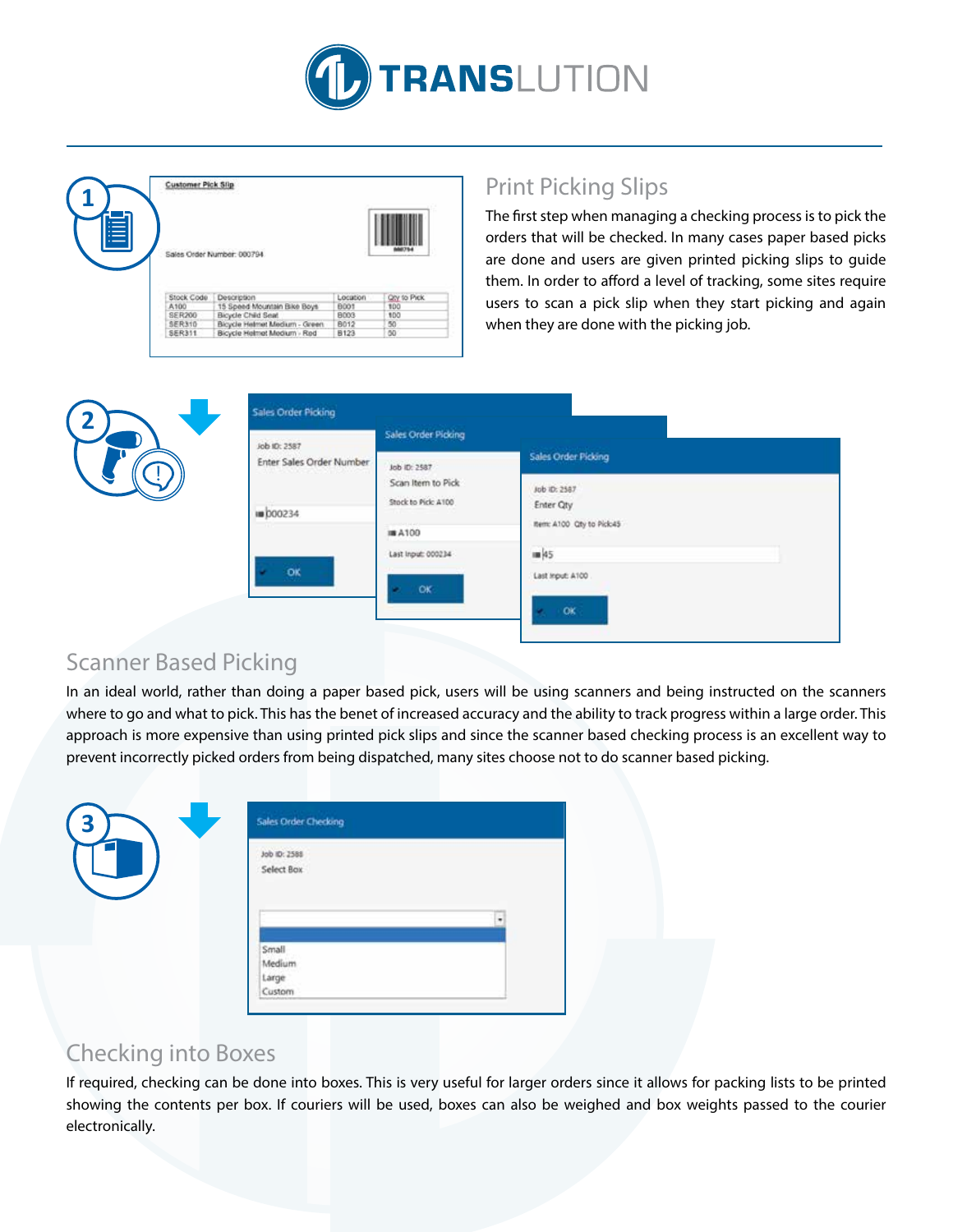

# Checking Items

Most commonly, sales orders are checked and the invoice is generated after a successful check. In some specific cases, checking can even be done against invoices if required. A specific benefit is the ability to scan or enter identifying serial numbers for later warranty purposes. In many cases, there is no requirement to enforce serialisation in SYSPRO but tracking the serial numbers as they are dispatched is very useful. The scanner based checking process supports this requirement.

| <b>Sales Order Checking</b><br><b>DOMESTIC</b> | Sales Order Checking                      | 4<br>Sales Order Checking                                                  |
|------------------------------------------------|-------------------------------------------|----------------------------------------------------------------------------|
| Job ID: 2591<br>Scan Document to Check         | Job ID: 2591<br>Scan Item<br>ik nukwa 2   | $\overline{\mathbf{z}}$<br>о<br>Job ID: 2591<br><b>Enter Serial Number</b> |
| <b>IM SO000456</b><br>Last Input: Medium<br>оc | <b>IM SER200</b><br>Last input: \$0000456 | DGQ341-935<br>Last Input: SER200                                           |
|                                                | OK.                                       | <b>OK</b>                                                                  |



### Packing Documents

It is a common requirement to generate box lists, box labels and packing lists as the checking is done. If items are checked into boxes, the box labels and box lists are created per box otherwise packing lists are created for the entire order.

| A100<br>15 Speed Mountain Bike Boys<br>NGA.<br>SER200<br>Bicycle Child Seat | 95<br>AKG123-6512                                                                                             | Fie Estate Salvinia Staty Stark<br>Seattleber, SETM                                                                           | . It if he is her ALCLAS. If the IS hat a furnant in                                                                                 |                                                                                                                                                                                                                                                          | 19. Kins & Mil H 12.                                                          |
|-----------------------------------------------------------------------------|---------------------------------------------------------------------------------------------------------------|-------------------------------------------------------------------------------------------------------------------------------|--------------------------------------------------------------------------------------------------------------------------------------|----------------------------------------------------------------------------------------------------------------------------------------------------------------------------------------------------------------------------------------------------------|-------------------------------------------------------------------------------|
|                                                                             |                                                                                                               | <b>Uster Healer</b><br>Chair state<br><b>Telephone</b><br><b>Structure 1004</b>                                               | <b>CONTRACTOR</b><br>19 Graduate<br><b>SHOW</b><br><b>Street</b>                                                                     | <b>Custome on hold</b><br><b>W.T.Galakee</b><br><b>Expirat rational</b>                                                                                                                                                                                  | $+400 -$<br><b>REMOVALE SIX LINAX Fels. 30</b>                                |
|                                                                             |                                                                                                               | Tham remove<br><b>Curancy</b><br>Challenge rate the convenient<br><b>Cludewer</b> Weekly<br>Constitutes.<br>Lisbow putton one | <b>A  and Substitute</b><br>A  In a deal and<br>track.<br>Send Free                                                                  | <b>Target carshipped</b><br>Customed Dates<br>Texture.<br>A lott to address<br><b>Solid Armed</b><br><b>Subtra</b>                                                                                                                                       | <b>Territorial State State</b><br>alat 1<br>Marketing States<br>Arrest County |
|                                                                             | and a street of                                                                                               | <b>Selection</b><br>Searche bety<br><b>Roadvist Pa Arts</b><br><b>Thenu returbing</b>                                         | <b>SALES</b><br><b>Check Limits</b><br>地区改造<br><b>BELLING</b><br>hotel.<br>$\rightarrow$                                             | <b>Street</b><br>lis-<br>lauder<br><b>Form</b><br><b>Guns</b><br>$\frac{10}{2}$                                                                                                                                                                          | <b>The State In Games</b><br><b>Hutchison</b><br>ter.<br>ALC:                 |
| b                                                                           | Total D<br><b>Document</b><br>uncocommodati<br>53<br><b>CAL</b><br>· Interpretationals                        |                                                                                                                               | <b>SALES</b><br>+ 田位海道 名称 天正 前田                                                                                                      | $\rightarrow$<br><b>Richard Address</b><br><b>WIT Lee internation</b>                                                                                                                                                                                    | GASES LA 2000<br>488<br>$-111 - 1$<br><b>ALTER</b>                            |
| <b>INVOICE</b><br><b>HIL</b>                                                | <b>Barnetski inclusivnica</b><br>Belast 10. Panel 20, 10, Stock Code 1<br><b>Buck Dearmond</b>                | <b>Farrat Tues</b><br>Mass 10 Line 1                                                                                          | Das santici Jan<br>de de la<br>class District.<br>201209 04<br>\$1.000 000<br>Hedian Great<br><b>Include that</b><br><b>BLONE</b> BA | <b>COLOR</b><br><b>Telephone</b><br>\$5,89%<br><b><i>State Manager</i></b><br>1.800 N<br>Long description<br>3.300 m<br>Product date<br>3.94 to<br>Customer is a piece retard: Josler<br>$\sim$ $\sim$ $\sim$<br><b>Teledischier</b><br><b>MASSAGERS</b> | m<br>21 Month Provider Hills Britt,<br><b>NAMES</b>                           |
| щ<br>G                                                                      | 1226 # 101<br>16 Speed Mountain Site Ciris<br>12.1<br>.<br>1026, 4,000<br><b>Brook Pure</b><br><b>SECTION</b> | 12000 4.700<br>23,000<br><b>L'Ovat</b><br>26,000<br>31,000 8.798<br>21.000<br><b>BEEN</b><br>1,5948                           |                                                                                                                                      | M.<br><b>Service</b><br>Transmitted all products<br>mar.<br><b>Toronton</b><br><b>Rentrase order</b>                                                                                                                                                     |                                                                               |
|                                                                             |                                                                                                               |                                                                                                                               |                                                                                                                                      | 36<br>cow sales<br><b>Diff</b><br>A 1970 and Section Allege, and Marylin County                                                                                                                                                                          |                                                                               |

# Checking Completion and Invoice Creation

Some customer processes require invoices or dispatch notes to be created and printed without user intervention. At other times, the requirement is to view orders before documents are created. Both options are supported. Full SYSPRO integration is supported and it is possible to choose what the outcome of the checking process should be – invoice creation, invoice creation and printing, dispatch note creation.